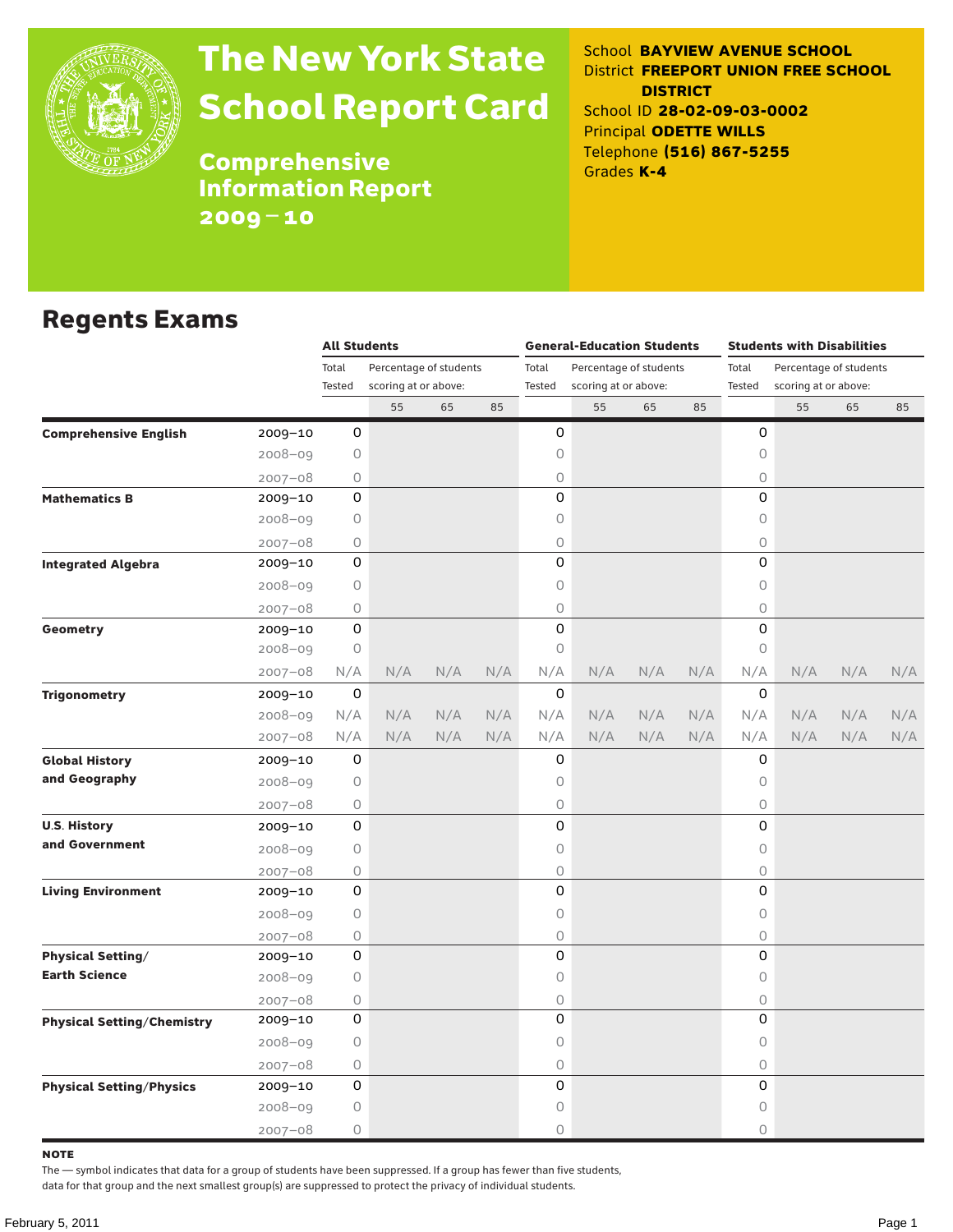School ID **28-02-09-03-0002**

### New York State English as a Second Language Achievement Test (NYSESLAT)

|                                                 |             |       | <b>All Students</b>               |                     |     |       | <b>General-Education Students</b> |     |                             | Students with Disabilities |       |                                      |                                   |                     |     |       |  |
|-------------------------------------------------|-------------|-------|-----------------------------------|---------------------|-----|-------|-----------------------------------|-----|-----------------------------|----------------------------|-------|--------------------------------------|-----------------------------------|---------------------|-----|-------|--|
|                                                 |             | Total | Percent of students scoring       |                     |     |       |                                   |     | Percent of students scoring |                            |       | Percent of students scoring<br>Total |                                   |                     |     |       |  |
|                                                 |             |       | Tested in each performance level: |                     |     |       | Tested in each performance level: |     |                             |                            |       |                                      | Tested in each performance level: |                     |     |       |  |
|                                                 |             |       |                                   | Begin. Interm. Adv. |     | Prof. |                                   |     | Begin. Interm. Adv.         |                            | Prof. |                                      |                                   | Begin. Interm. Adv. |     | Prof. |  |
| <b>Listening</b>                                | 2009-10     | 41    | 2%                                | 7%                  | 29% | 61%   | 41                                | 2%  | 7%                          | 29%                        | 61%   | 0                                    |                                   |                     |     |       |  |
| and Speaking<br>$(Grades K-1)$                  | 2008-09     | 36    | 3%                                | 8%                  | 39% | 50%   | 36                                | 3%  | 8%                          | 39%                        | 50%   | 0                                    |                                   |                     |     |       |  |
|                                                 | $2007 - 08$ | 54    | $0\%$                             | 4%                  | 30% | 67%   | 45                                | 0%  | 2%                          | 27%                        | 71%   | 9                                    | $0\%$                             | 11%                 | 44% | 44%   |  |
| Reading<br>and Writing                          | $2009 - 10$ | 41    | 22%                               | 20%                 | 22% | 37%   | 41                                | 22% | 20%                         | 22%                        | 37%   | 0                                    |                                   |                     |     |       |  |
|                                                 | 2008-09     | 36    | 6%                                | 22%                 | 42% | 31%   | 36                                | 6%  | 22%                         | 42%                        | 31%   | 0                                    |                                   |                     |     |       |  |
| $(Grades K-1)$                                  | $2007 - 08$ | 54    | 6%                                | 19%                 | 26% | 50%   | 45                                | 4%  | 18%                         | 27%                        | 51%   | 9                                    | 11%                               | 22%                 | 22% | 44%   |  |
| Listening<br>and Speaking<br>$(Grades 2-4)$     | $2009 - 10$ | 67    | 4%                                | 1%                  | 24% | 70%   | 51                                | 6%  | 2%                          | 18%                        | 75%   | 16                                   | 0%                                | 0%                  | 44% | 56%   |  |
|                                                 | 2008-09     | 68    | 4%                                | 9%                  | 21% | 66%   | 51                                | 6%  | 12%                         | 20%                        | 63%   | 17                                   | $0\%$                             | 0%                  | 24% | 76%   |  |
|                                                 | $2007 - 08$ | 59    | $0\%$                             | 8%                  | 15% | 76%   | 44                                | 0%  | 11%                         | 18%                        | 70%   | 15                                   | $0\%$                             | 0%                  | 7%  | 93%   |  |
| <b>Reading</b><br>and Writing<br>$(Grades 2-4)$ | 2009-10     | 67    | 10%                               | 22%                 | 49% | 18%   | 51                                | 10% | 20%                         | 51%                        | 20%   | 16                                   | 13%                               | 31%                 | 44% | 13%   |  |
|                                                 | $2008 - 09$ | 68    | 15%                               | 34%                 | 35% | 16%   | $51$                              | 12% | 29%                         | 41%                        | 18%   | 17                                   | 24%                               | 47%                 | 18% | 12%   |  |
|                                                 | $2007 - 08$ | 59    | 7%                                | 24%                 | 36% | 34%   | 44                                | 9%  | 25%                         | 34%                        | 32%   | 15                                   | $0\%$                             | 20%                 | 40% | 40%   |  |
| Listening<br>and Speaking<br>$(Grades 5-6)$     | $2009 - 10$ | 0     |                                   |                     |     |       | 0                                 |     |                             |                            |       | 0                                    |                                   |                     |     |       |  |
|                                                 | $2008 - 09$ | 0     |                                   |                     |     |       | 0                                 |     |                             |                            |       | 0                                    |                                   |                     |     |       |  |
|                                                 | $2007 - 08$ | 0     |                                   |                     |     |       | 0                                 |     |                             |                            |       | 0                                    |                                   |                     |     |       |  |
| <b>Reading</b><br>and Writing<br>$(Grades 5-6)$ | $2009 - 10$ | 0     |                                   |                     |     |       | 0                                 |     |                             |                            |       | 0                                    |                                   |                     |     |       |  |
|                                                 | 2008-09     | 0     |                                   |                     |     |       | 0                                 |     |                             |                            |       | 0                                    |                                   |                     |     |       |  |
|                                                 | 2007-08     | 0     |                                   |                     |     |       | 0                                 |     |                             |                            |       | 0                                    |                                   |                     |     |       |  |
| Listening<br>and Speaking<br>$(Grades 7-8)$     | 2009-10     | 0     |                                   |                     |     |       | 0                                 |     |                             |                            |       | $\Omega$                             |                                   |                     |     |       |  |
|                                                 | 2008-09     | 0     |                                   |                     |     |       | 0                                 |     |                             |                            |       | 0                                    |                                   |                     |     |       |  |
|                                                 | $2007 - 08$ | 0     |                                   |                     |     |       | 0                                 |     |                             |                            |       | 0                                    |                                   |                     |     |       |  |
| <b>Reading</b><br>and Writing<br>$(Grades 7-8)$ | $2009 - 10$ | 0     |                                   |                     |     |       | 0                                 |     |                             |                            |       | 0                                    |                                   |                     |     |       |  |
|                                                 | 2008-09     | 0     |                                   |                     |     |       | 0                                 |     |                             |                            |       | 0                                    |                                   |                     |     |       |  |
|                                                 | $2007 - 08$ | 0     |                                   |                     |     |       | 0                                 |     |                             |                            |       | 0                                    |                                   |                     |     |       |  |
| Listening<br>and Speaking<br>$(Grades g-12)$    | 2009-10     | 0     |                                   |                     |     |       | 0                                 |     |                             |                            |       | 0                                    |                                   |                     |     |       |  |
|                                                 | $2008 - 09$ | 0     |                                   |                     |     |       | 0                                 |     |                             |                            |       | 0                                    |                                   |                     |     |       |  |
|                                                 | $2007 - 08$ | 0     |                                   |                     |     |       | 0                                 |     |                             |                            |       | 0                                    |                                   |                     |     |       |  |
| Reading<br>and Writing<br>$(Grades g-12)$       | 2009-10     | 0     |                                   |                     |     |       | 0                                 |     |                             |                            |       | 0                                    |                                   |                     |     |       |  |
|                                                 | $2008 - 09$ | 0     |                                   |                     |     |       | 0                                 |     |                             |                            |       | $\circ$                              |                                   |                     |     |       |  |
|                                                 | $2007 - 08$ | 0     |                                   |                     |     |       | 0                                 |     |                             |                            |       | 0                                    |                                   |                     |     |       |  |

#### **NOTE**

The — symbol indicates that data for a group of students have been suppressed. If a group has fewer than five students,

data for that group and the next smallest group(s) are suppressed to protect the privacy of individual students.